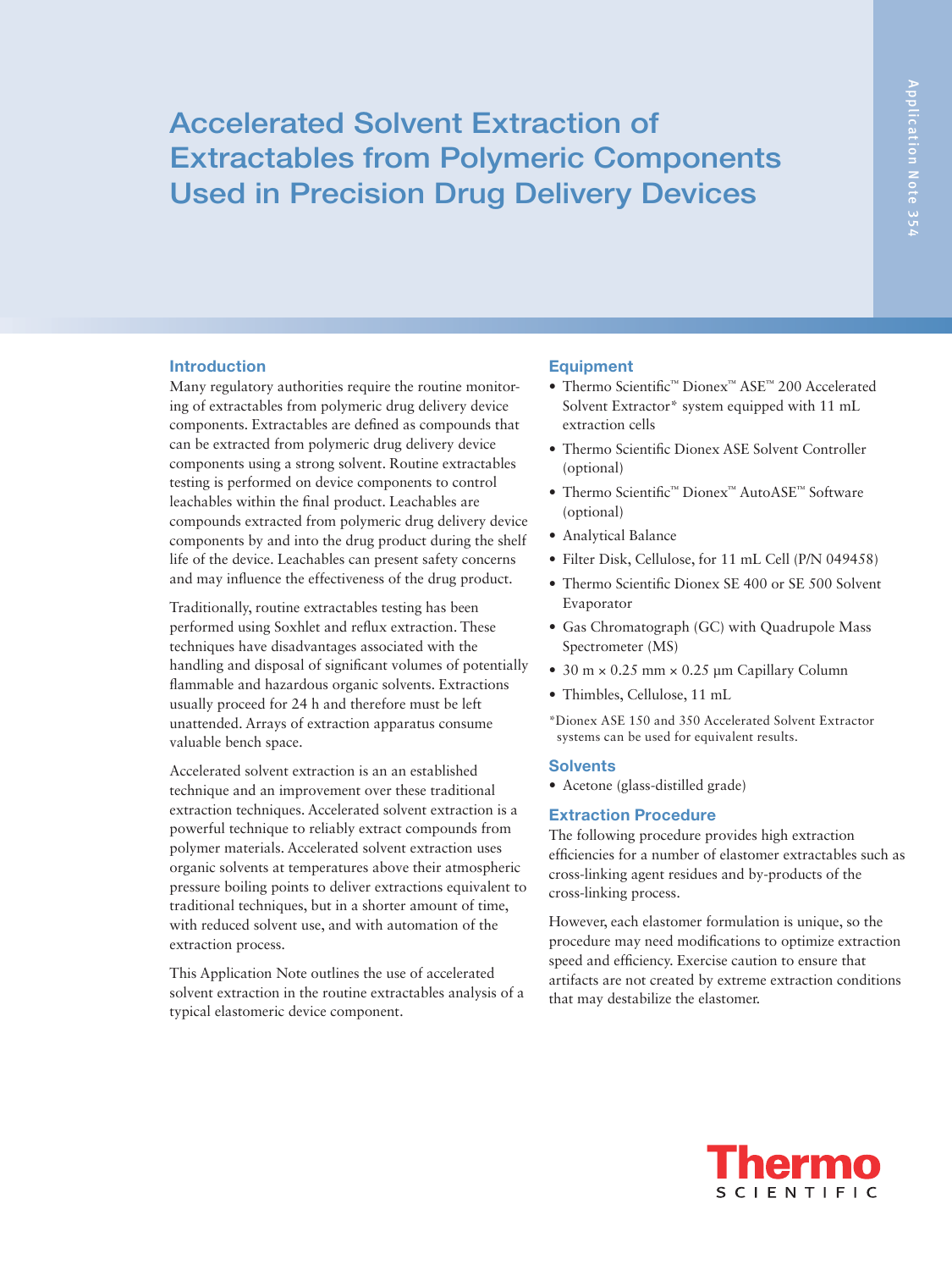## 2 Cell Preparation

Insert a cellulose filter disk into the cell.

#### Sample Preparation

Cut up the elastomeric components to increase the surface area for extraction. Weigh approximately 1.0 g of sample and mix it with enough sand to fill the extraction thimble. Some materials can be extracted more reproducibly without the addition of Ottowa Sand (Fisher Scientific); this attribute should be evaluated in method development. Quantitatively transfer the elastomer/sand mixture to the extraction thimble in the cell and place a cell cap on the inlet end of the cell. Place the cell in the upper carousel of the Dionex ASE 200 Accelerated Solvent Extractor system and place the appropriate number of vials in the lower carousel.

# Extraction Conditions

Enter the following conditions on the Dionex ASE 200 Accelerated Solvent Extractor system and initiate the run.

| <b>Parameter</b>       | <b>Value</b>        |  |  |  |  |
|------------------------|---------------------|--|--|--|--|
| Pressure:              | 1000 psi (6.89 MPa) |  |  |  |  |
| Oven Temperature:      | 80 °C               |  |  |  |  |
| Preheat:               | $0 \text{ min}$     |  |  |  |  |
| Purge During Preheat:  | 0ff                 |  |  |  |  |
| Heat Time:             | $5 \text{ min}$     |  |  |  |  |
| Static Time:           | $10 \text{ min}$    |  |  |  |  |
| Flush Volume:          | 60% of cell volume  |  |  |  |  |
| Purge Time:            | 60s                 |  |  |  |  |
| <b>Static Cycles:</b>  | 5                   |  |  |  |  |
| Solvent:               | Acetone             |  |  |  |  |
| Rinse Between Samples: | 0n                  |  |  |  |  |

#### Postextraction

Transfer the collection vial to a Dionex SE 400 or SE 500 Solvent Evaporator (or other appropriate evaporation device) and reduce the extract volume to 4 mL.

*N*-tetradecane is employed as an internal standard.

#### Extractables Analysis

Cross-linking agent residues and by-products were extracted from the elastomer using the procedure described above. These compounds were determined by GC/MS using the following conditions:

| Carrier Gas:                                        | Helium (high purity)                                   |
|-----------------------------------------------------|--------------------------------------------------------|
| Flow Rate:                                          | 1 mL/min (constant flow)                               |
| Injection Mode:                                     | Automated cool on column in oven-track mode            |
| Injection Volume:                                   | 1 µL                                                   |
| Capillary Column:                                   | 30 m $\times$ 0.25 mm $\times$ 0.25 µm (or equivalent) |
| Initial Oven Temperature: 40 $^{\circ}$ C for 1 min |                                                        |
| Temperature Ramp:                                   | 9.8 °C/min                                             |
| Final Oven Temperature: 280 °C                      |                                                        |
| Final Temperature                                   |                                                        |
| Hold Time:                                          | $2.5 \text{ min}$                                      |
| Interface Temperature:                              | 280 °C                                                 |
| MSD Mode:                                           | Full scan                                              |

# Results and Discussion

The identities of the compounds extracted are proprietary. A direct comparison with Soxhlet extraction is not possible since this accelerated solvent extraction method was developed for a new elastomer grade. However, the data in Table 1 demonstrates precision of the analysis.

The accelerated solvent extraction method was developed as part of the routine extractables method for an elastomeric device component resulted in a total extraction time of approximately 1 h per sample. A significant reduction in sample preparation time is achieved with the accelerated solvent extraction method as compared with the typical 24-h Soxhlet extractions.

The precision of the method was acceptable, considering the low concentrations of compounds A and B.

Accelerated solvent extraction reduced organic solvent usage by ~70% compared to Soxhlet. Manual handling of solvents was reduced significantly and unattended operation overnight was considered more reliable and productive than traditional extraction techniques.

Table 1. Precision of accelerated solvent extraction of elastomer extractables (µg/g) of component.

| <b>Replicate</b> |              |     | m.  |     | ю   |     | <b>Mean</b> | <b>Standard Deviation</b> | %RSD |
|------------------|--------------|-----|-----|-----|-----|-----|-------------|---------------------------|------|
| Compound A       | 25           | 21  | 25  | 23  | 27  | 26  | 25          | 2.2                       | 8.8  |
| Compound B       | $10^{\circ}$ | 10  |     |     | 13  |     |             |                           | 10.0 |
| Compound C       | 208          | 209 | 217 | 202 | 217 | 215 | 211         | 6.0                       | 2.8  |
| Compound D       | 114          | 122 | 118 | 115 | 115 | 120 | 117         | 3.2                       |      |